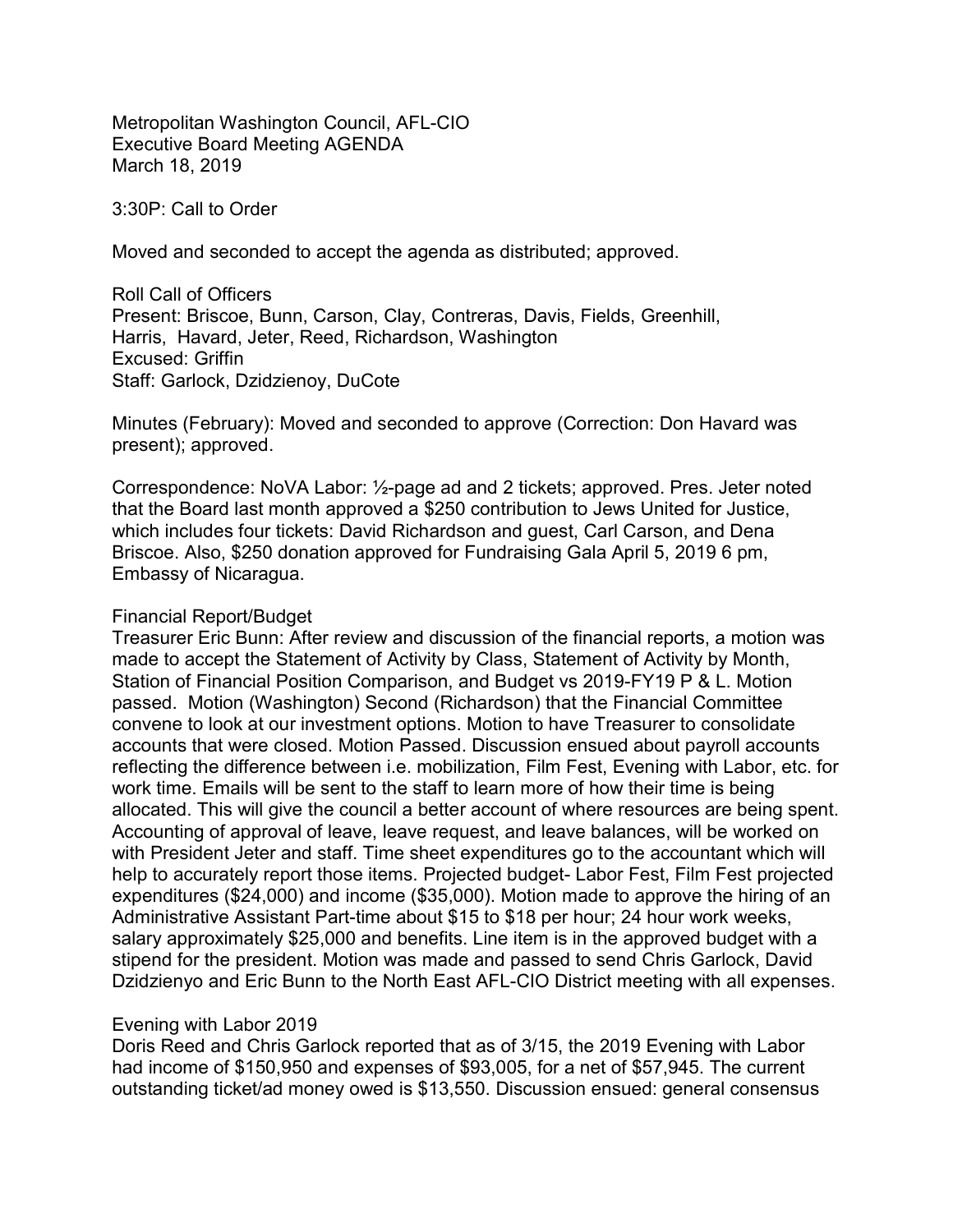was that it went very well and was a success on every level, including financial. Many felt that this was one of the best Evening with Labor events that they have attended. Time of presentations went down to about 47 minutes. Discussion ensued as to ways to improve next year's fundraiser which included a suggestion to possibly have an International Union President as the Keynote Speaker. Discussion ensued around the question of comps (criteria for who gets them). Moved that Jos Williams, Kathleen McKirchy and Fred Allen each get a pair of comp tickets (for their lifetime), in recognition of their many years of service to the Council; seconded by Eric Bunn. Discussion. Herb Harris moved an amendment that in addition to the three individuals, each year's awardees each receive a pair of comp tickets. Approved with two abstentions (Washington and Collins). Preliminary discussion of pros and cons of event.

COPE/Political and Legislative Campaigns David Dzidzienyo reported:

2019 Committee on Political Education Calendar Important Dates:

- Tuesday, March 26, 2019 TriCounty COPE Mtg American Legion (La Plata)
- Thursday, March 21, 2019 Metro Washington Council Health Committee Mtg

District of Columbia Committee on Political Education (COPE):

On Tuesday, March 12, 2019 the District of Columbia Committee on Political Education convened its monthly meeting at IATSE Local 22. At this meeting, we had special guest At-Large Councilmember Elissa Silverman. She led an in-depth discussion with labor leaders and workers on the District Columbia's Career & Technical Education program; that integrates technical career skill proficiencies with academic content and prepares students for the workplace.

We also discussed the ongoing healthcare and housing issues that are having a devastating impact on city. In addition, we discussed the importance of having an effective Paid Leave program.

As a result of our discussion with Councilmember Silverman concerning the CTE program, I was contacted by the Office of the State Superintendent of Education (OSSE). OSSE is in the process of revamping the District of Columbia CTE program and they would like to work with Labor to identify how to best improve the program. That said, we are in the process of coordinating a meeting between the Office of the State Superintendent of Education and some of our affiliates. (photo by Korey Hartwich, NNU)

## Affiliate Meetings

IATSE Local 22: We have several upcoming meetings in the month of April, with Councilmembers Kenyon McDuffie, Brianne Nadeau and Robert White. The purpose of these meetings is to continue to galvanize support for proposed bill - Special Event Safety Certification Act of 2019.

This legislation would ensure that all sponsors and promoters for Special Events within the District of Columbia would use both: (a) Responsible, qualified staging companies to provide staging and event support services; and (b) Properly trained technical and craft personnel used for erecting, maintaining and dismantling stages and other equipment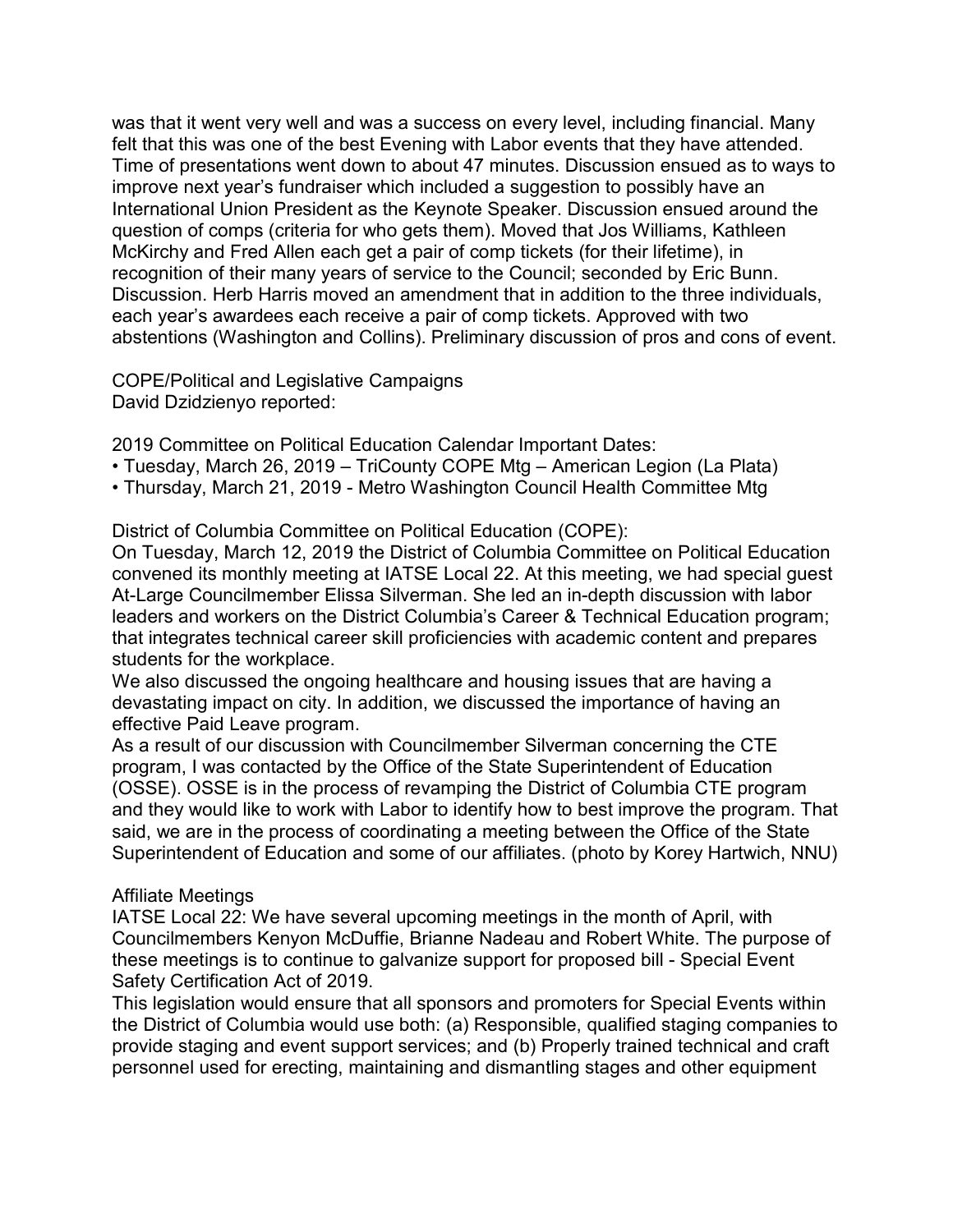and systems needed for Special Events. We are confident that we will be able to secure the required support to bring this bill to fruition.

OPEIU Local 2: We are in the process of convening meetings with District of Columbia City Councilmembers to discuss the public safety issues concerning the District of Columbia Circulator system. Currently, the DC Circulator is in the process of reducing their road supervisors from 15 to 8. This reduction will create a situation where supervisors will have to work additional shifts and longer hours; which would cause undue stress and ultimately put residents at risk. In addition, there will be a reduction of 5 dispatchers to 2. This management company has not fulfilled the promises it made to the District of Columbia when they obtained the contract. The contract states you have to maintain a certain level of service and are obligated to submit a staffing plan by 30 days after being awarded the contract. To date, they have failed to provide that information and it's now been 7 months since the award. Secondly, they are required under the contract to submit any changes to the said plan before implementation and that has yet to be done. To us, this is more than just about a contract. It is about the safety of the workers and the public they serve.

Amalgamated Transit Union 689 – Better safety for Transit Workers: We have several upcoming meetings in the month of April, with members of the District of Columbia City Councilmembers. The purpose of these meetings is to galvanize support towards legislative actions that will strengthen the protection laws for Metro Bus drivers. Our goal is to ensure that bus drivers within the District of Columbia Transit system have the same safety protection as a police officers, fire fighters, postal workers and ticket writers.

## Committee Meetings

Healthcare Committee: On Thursday, March 21, 2019, the Committee on Health will convene a meeting at AFSCME, NUCHHE 1199. At this meeting, we intend to discuss and outline a more detailed strategy concerning East End & Providence Hospital campaigns. We will also indentify what additional support may be requested from other affiliates. The meeting location is 8181 Professional Place, Landover, MD.

Allies Meetings: On Wednesday, March 13, 2019, I attended the Jobs with Justice Steering Committee Meeting. At this meeting, there was discussion and unanimous vote to support two initiatives; the East End Hospital and the Immigration Legal Funding campaign. The East End campaign would protect and secure proper union representation at the new East End Hospital.

The Immigration Legal Fund initiative would increase the District of Columbia's current funding for the immigrant Justice Legal Services Grant program from \$900,000 to 2.5million. This would help to ensure that every immigrant who cannot afford a private attorney has access to legal counsel.

Legislative Update East End Health Equity Act of 2018 (Update)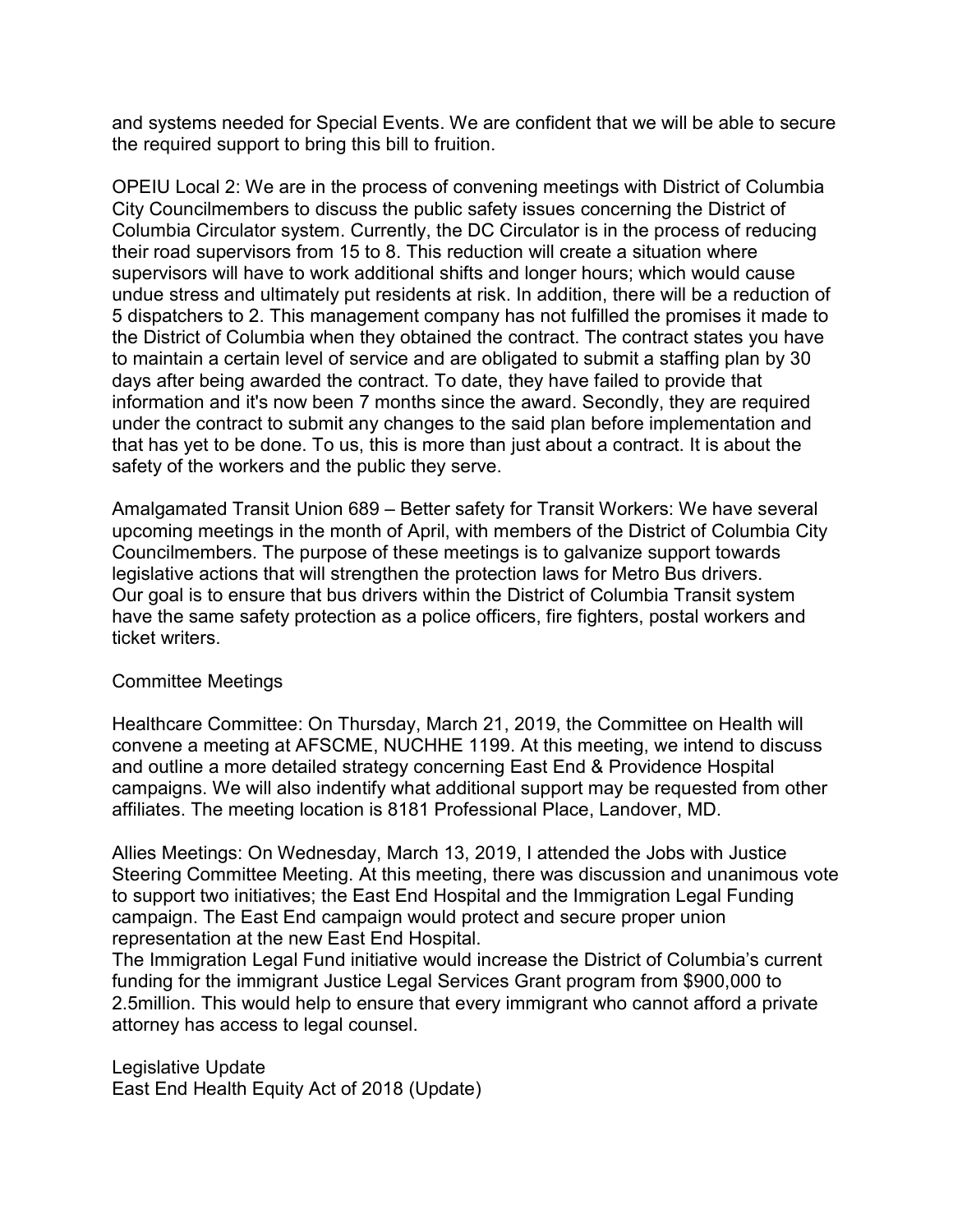Currently, the Metropolitan Washington Council is still requesting that affiliates, allies and community members send letters/emails to Mayor Muriel Bowser in support of the Service Employee International Union (SEIU) 1199 and District of Columbia Nurses Association (DCNA). On March 11, 2019, I participated in an East End Hospital Coalition meeting where the coalition decided to host two townhall meetings. The purpose of these efforts would be to further educate the community on the facts concerning the proposed East End Hospital development and to galvanize more community support for transparency. The proposed townhall meetings will be held in Wards 8 & 5. The dates are yet to be determined. I will keep you posted.

Prince George's/Montgomery County Committee on Political Education (COPE): The Prince George's/Montgomery County Committee on Political Education did not convene a meeting in the month of March. Currently, the committee continues to work on supporting certain legislative efforts in Annapolis.

On Wednesday, March 20, 2019, I will be attending the Prince George's County, County Executive Budget Briefing.

Transportation Ctte: Herb Harris (BLET) reported on 3/12 meeting at Teamsters; wellattended meeting with hour-long presentation on maglev project. Max speed of 311 mph, which means the route must be fairly straight. Goal is eventually to have a highspeed train DC-NYC that'll take just over an hour. Next committee meeting is May 14; presentation from Washington Business Partnership on their transportation plan.

Education Committee to meet April 4 to finish White Paper to merge MD and DC because of dealing with same funding issues. Liz Davis (WTU 6) noted the disproportionate effect of budget cuts on schools with primarily minority students. 3/29 hearing scheduled on this issue.

CSA

Sonte DuCote reported on graduating 18 students from BF program today. Invited to re-apply for Joshua Foundation grant.

Labor Night at the Nats; see hold-the-date notices. No t-shirts but ticket price is down to \$16 now.

DuCote and pres. Jeter will be attending pro bono consulting session on strategy, human resources and marketing on March 27.

## Union Cities

Chris Garlock reported:

The bulk of my time during this month was devoted to working with the Evening with Labor committee and Chair Doris Reed to ensure the success of this year's event, coordinating event logistics, the program guide (ad sales and book production), ticket sales (promotion and management) and producing the Year in Review slideshow. Attendees seemed to enjoy the event, the program ran smoothly and it's projected to net in excess of \$50,000. I'll be working to collect the outstanding ad/ticket money owed. We have circulated a post-event survey to participants to get a better handle on their opinions/suggestions and will have a report on those responses next month.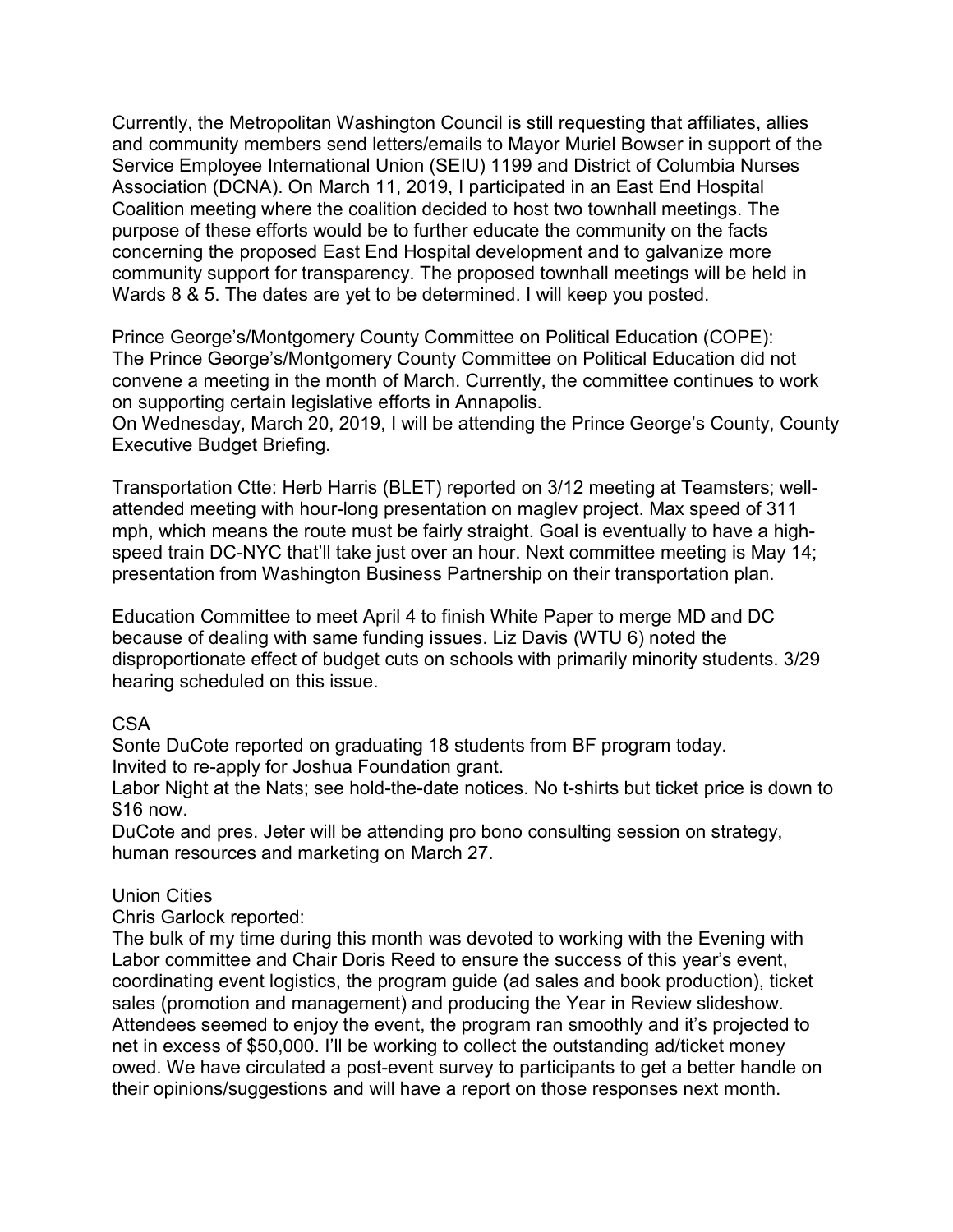# DC LABORFEST/LABOR FILMFEST

The General Strike: Back to the Future? on Wednesday, February 6 Power to Heal: Medicare and the Civil Rights Revolution on Tuesday, February 19 We Were There on Tuesday, March 19

As previously reported, the February events were well-attended and resulted in well over 100 new Streetheat/Union City sign-ups, underlining the role of LaborFest events in mobilizing both the labor and general community and building the Streetheat database.

Work on the 2019 DC LaborFest in May is underway now and I expect to have a draft schedule by the end of March.

## DATABASE/DIRECTORY

Work on both database updates and the 2019 Directory had to be set aside – except for updating delegates -- in favor of Evening with Labor and supporting the Board elections and will resume this week. There are a number of database updates to be made as a result of recent mailings. I'll also be working with Pres. Jeter on the Council's annual AFL-CIO reports.

## UNION CITY NEWS, SOCIAL MEDIA, RADIO

Hassan Kanu, Legal Editor/Reporter, Bloomberg Law; Newspaper Guild member (and part of the Guild team accepting the 2018 Organizing Award at the recent Evening with Labor); Allen Lowe, Senior Partner, Ashcraft & Gerel: real-life stories behind Workers Comp cases; Jennie Tomlinson, School librarian and technology coordinator at Chavez Prep: AFT Accuses Chavez Schools Of Violating Federal Law.PAI News Editor in Chief Mark Gruenberg; RN Vivian Obijekwu, fired by Johns Hopkins Hospital after organizing African American nurses who are being discriminated against; Amy Millar, UFCW 1994/MCGEO (MONTGOMERY COUNTY EMPLOYEES REACH AGREEMENT 2/21/2019); Jon Shelton, Associate professor of democracy and justice studies at the University of Wisconsin-Green Bay; Elizabeth Davis, President, Washington Teachers Association, AFT Local 6. "Panelist on Teacher Insurgency: What Are The Strategic Challenges?" at the "The Future of American Labor: Initiatives for a New Era" conference February 8-9; Larry Cohen, Former President, Communications Workers of America; chairs the board of Our Revolution, the successor organization to Bernie 2016. Panel moderator, "Sectoral Bargaining: America's Past, Present And Future"; William Jones, Professor of history at the University of Minnesota and vice president of the Labor and Working Class History Association, author of "The Tribe of Black Ulysses: African American Lumber Workers in the Jim Crow South" (2005) and "The March on Washington: Jobs, Freedom, and the Forgotten History of Civil Rights" (2013). Full details here: http://www.dclabor.org/union-city-radio/category/your-rights-at-work Union City Radio, my 3-minute weekday report on WPFW, included reports on the recent DC COPE meeting, CSA reports, plus local labor news; full details here: http://www.dclabor.org/union-city-radio/category/union-city-radio